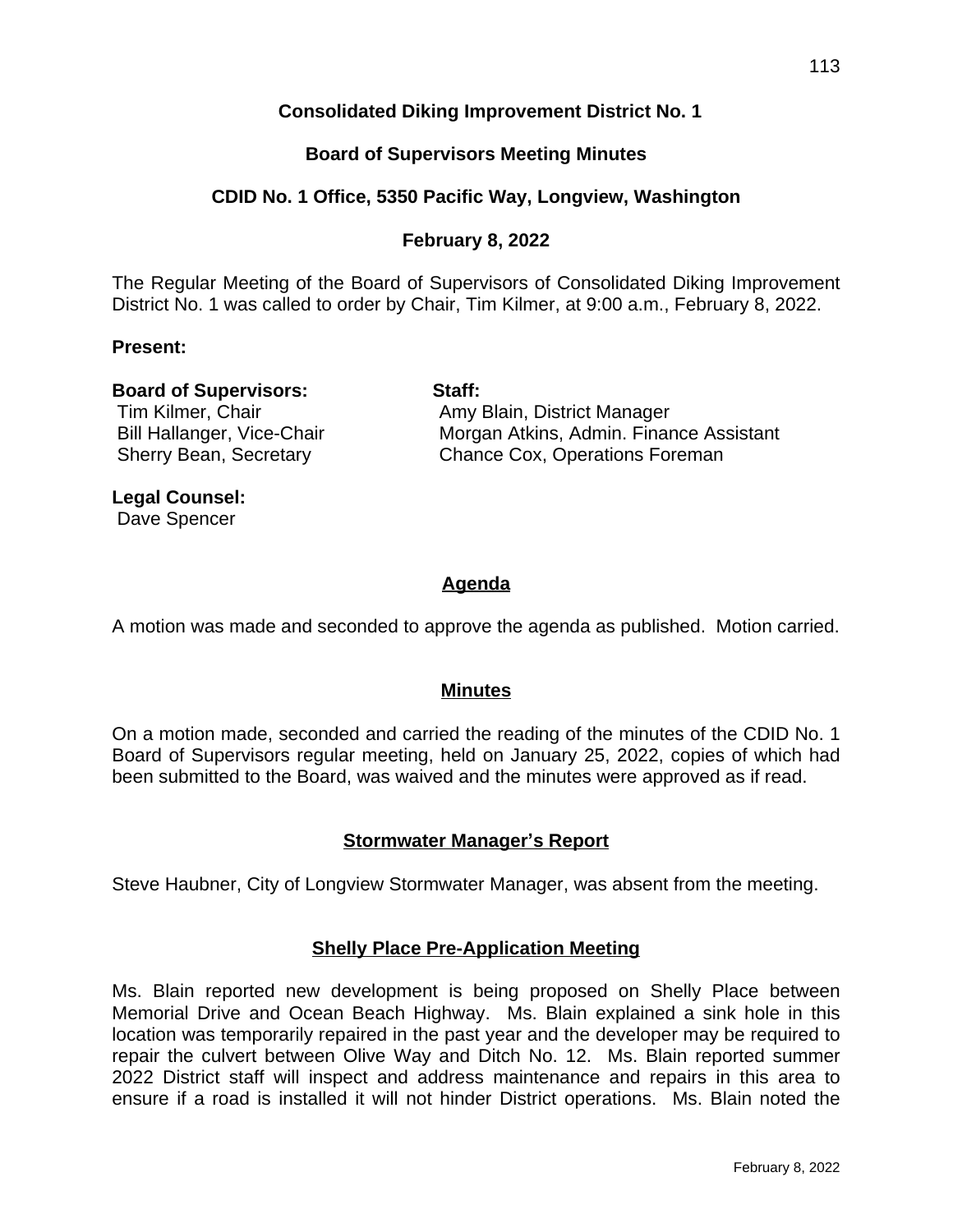developer appears interested in purchasing into the District's Regional Stormwater Detention for stormwater retention.

## **Engineer's Report**

COVID-19 Provisions: Amy Blain, District Manager, requested removing the mask requirement while working. Ms. Blain explained District staff would continue to wear masks while in vehicles or other public, in close contact and when communicating with the public as long as it's mandated. Ms. Blain noted janitorial services and using a disinfectant anatomizing spray for sanitizing the office, shop and equipment will continue regardless.

Following discussion, the Board of Supervisors were in consensus to remove the mask requirement while working.

# **Operations Foreman Report**

Chance Cox, Operations Foreman, reported on the following maintenance activities:

- **•** Removing debris/garbage in Ditch No. 3 from the Regent to  $26<sup>th</sup>$  Avenue.
- Champ's Tree Service is removing trees along Ditch No. 6 East for access in the spring to clean a culvert.
- Repairing and bolting down screens throughout the District.
- Carney Construction cleaned culverted and made repairs relating to the January 6, 2022 storm event.
- A tree slid off the hill near Mt. Solo Road onto District property. The homeowner was notified of their property slide and the tree will be removed in spring.

Project No. 22-13, Excavator Purchase: Mr. Cox presented proposals for the purchase of an excavator including attachments and Washington State sales tax as follows:

| Komatsu      | \$320,000 |
|--------------|-----------|
| Link-Belt    | \$355,000 |
| Peterson CAT | \$375,000 |

Mr. Cox explained each machines specifications including: size, service location, horsepower, stick length, attachments, pounds per square inch (PSI) ground pressure, etc. Mr. Cox recommended purchasing the Link-Belt stating service and build are done locally at Summit Machinery in Kelso Washington. Mr. Cox stated the machine can be built in 3-4 months if approved and will hold a 5-year warranty. District staff met with Summit Machinery and requested references from customers. Ms. Blain followed up with references and was impressed with recommendations for their service and equipment.

Following discussion, a motion was made and seconded to move forward with the purchase of the Link-Belt. Motion carried.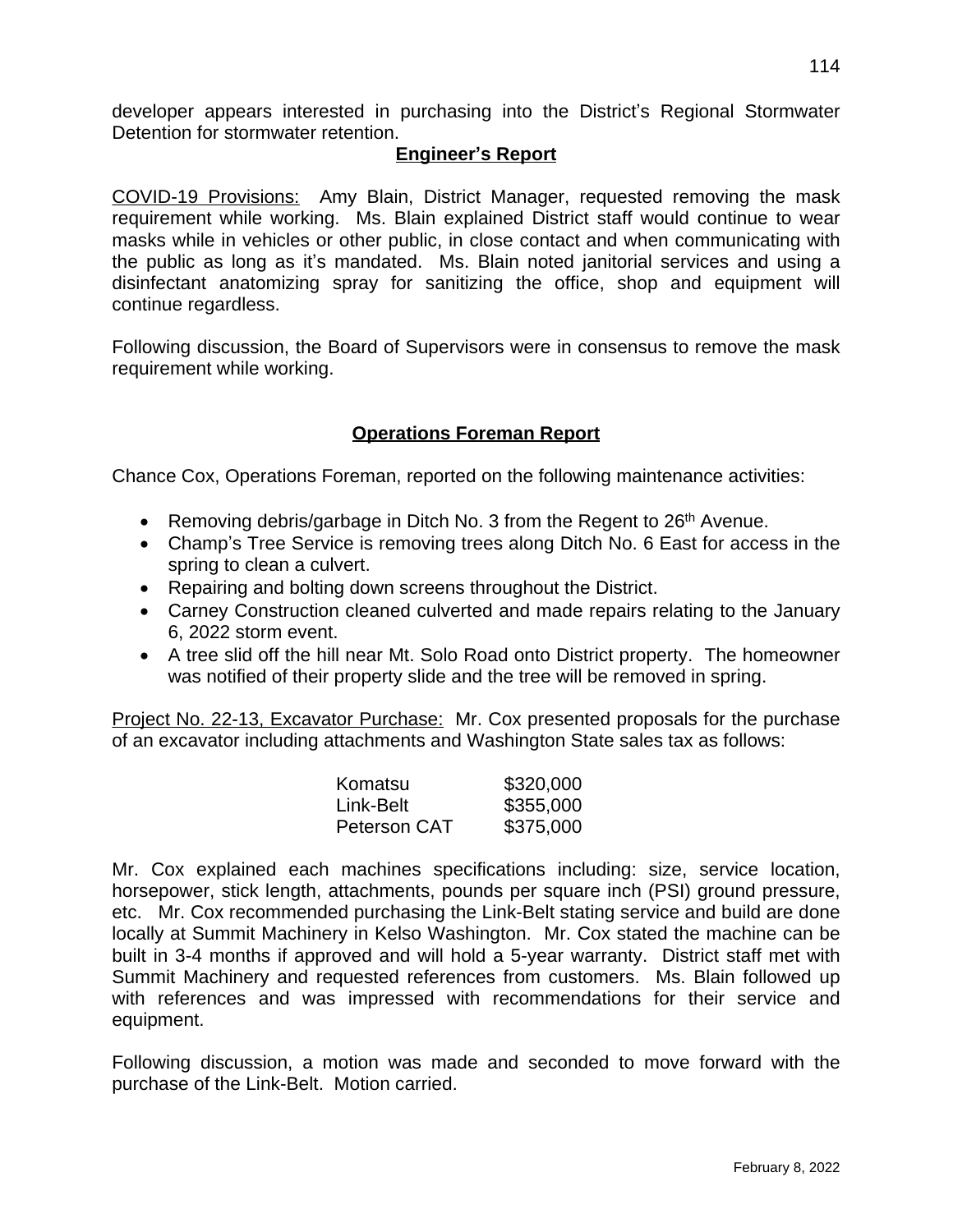# **Attorney's Report**

CVG4 Agreement and Release of Plat Restriction: Dave Spencer, Legal Counsel, reported an updated document was received to sign in support of removing a covenant on Columbia Valley Gardens 4 (CVG4) discussed at the December 14, 2021 Board of Supervisors regular meeting. Mr. Spencer recommended to not sign the document stating it would not be in the best interest of the District to release any power of control over ditch maintenance.

Following discussion, the Board of Supervisors were in consensus to decline signing a support document to remove a covenant on CVG4.

Request for Qualifications for CDID No. 1 Legal Counsel: A Request for Qualifications (RFQ) was presented to the Board of Supervisors for District Legal Counsel. Ms. Blain stated the RFQ will be sent to those who have expressed interest and to the Cowlitz-Wahkiakum Bar Association.

# **Old Business**

Long Term Care Coverage: Ms. Atkins recalled a motion at the January 11, 2022 Board of Supervisors regular meeting to suspend the District's Long Term Care (LTC) health benefit until the Washington Long Term Care Fund (WA Cares) premium collection issues are resolved. Ms. Atkins explained Governor Inslee recently signed two bills highlighting the following key pieces:

- Delay in premium collection for 18 months.
- Any qualified LTC coverage established prior to November 1, 2021 is the only opportunity to opt-out of the upcoming WA Cares Fund premium assessment. There is no further opportunity available to receive the opt-out exemption for any policies purchased after November 1, 2021.

Ms. Atkins advised the District continue paying premiums for the LTC health benefit to ensure employees who opted out of the program remain eligible when the WA Cares Fund premium begins to be collected.

A motion was made and seconded, to continue collecting the District's long term care health benefit while the WA Cares premium collection issues are being resolved. Motion carried.

## **New Business**

Calendar Contest Recognition Event, February 9, 2022: The Cowlitz Clean Waters Partners (CCWP) are hosting a virtual recognition event for the 2022 CCWP Calendar Contest winners on February 9, 2022. Ms. Blain stated she would send a link to the Board of Supervisors if they wanted to participate.